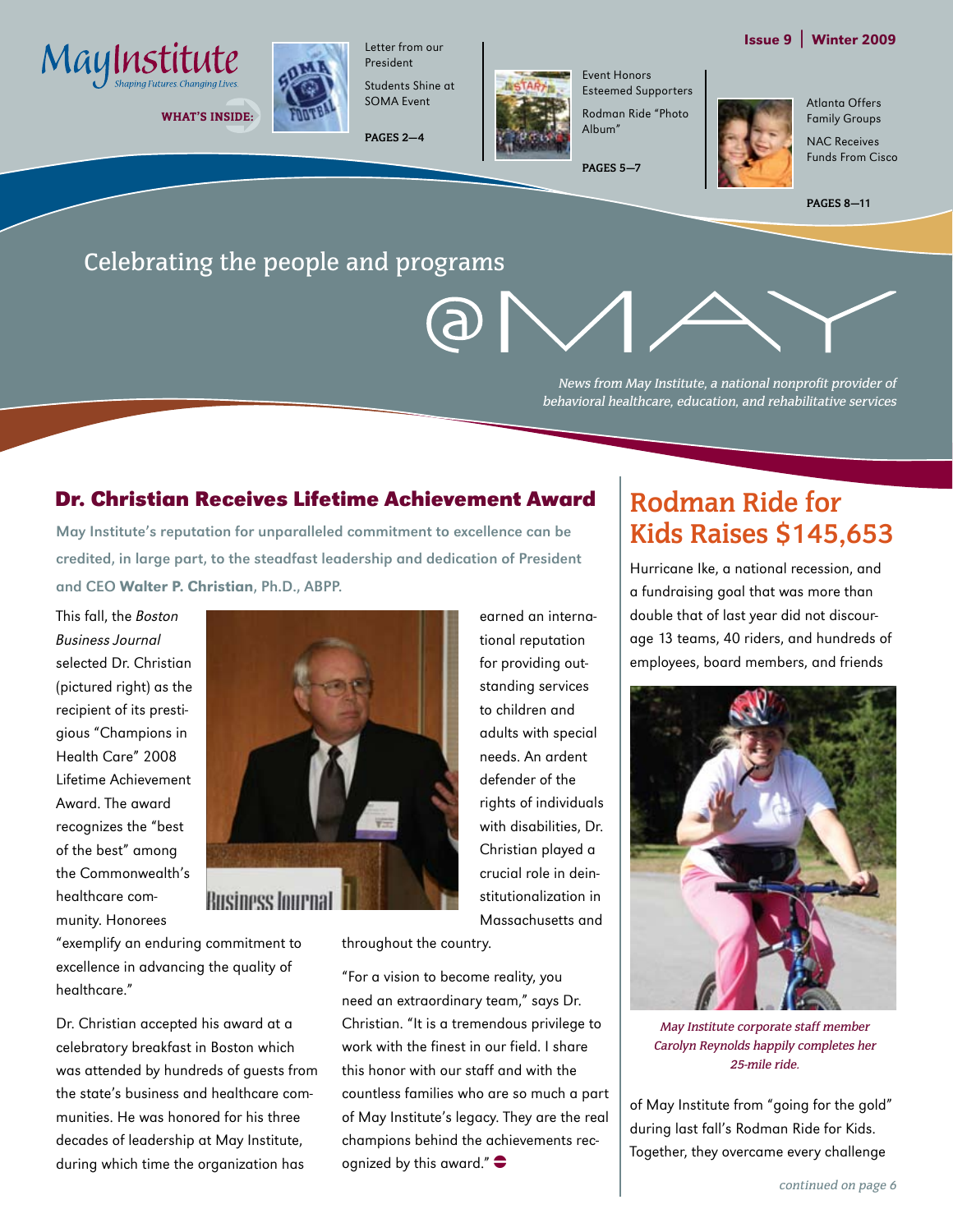## LETTER FROM OUR PRESIDENT



e are living through a time of uncertainty, volatility, and<br>
For three decades, I have been privileged to bear witness to the change.

generosity of others towards May Institute. Given the climate in our country today, however, I am particularly moved by the abundance of generosity and kindness we are experiencing.

This issue of *@May* is filled with stories of individuals, families, and organizations who have shared their time, talent, and treasure with us. Through their contributions, they are making May Institute stronger—fortifying our foundation, expanding our reach, and enriching the lives of the individuals we serve and the staff who serve them.

We don't have to look far to find examples of generosity. Seven of our staff, representing programs from around the country, were recently honored by our

board of trustees for exemplifying our ideals of service and professionalism. Kathi Barry, a former trustee award winner, is highlighted in these pages for her creativity and diligence in securing tens of thousands of dollars of in-kind donations to support our staff and students. In Georgia, behavior therapist Jade Lewis, M.Ed., BCABA, was named a 2008 Hero for Autism for the impact she is making in the lives of the children and families she serves.

Dozens of our staff, friends, and supporters biked on our behalf during our second year as a beneficiary of the Rodman Ride for Kids. Thanks to the generosity of our corporate sponsors and hundreds of donors, we met our goal of \$125,000, resulting in an additional 15% match from Don Rodman, Ride president. He has become a true friend of May Institute.

Our relationships with a wide range of business partners have continued to strengthen over the years—so much so that we recently welcomed dozens of individuals to our first-ever vendor appreciation breakfast. We honored Stephen H. Peck, from Stephen H. Peck & Associates, with our 2008 Business in Philanthropy award for his strong commitment and philanthropic support to May Institute.

Across the country, plans are underway for the launch of the new Pediatric Specialty Center in San Jose, Calif. We are working closely with our community partners, Silicon Valley Children's Hospital Foundation, Good Samaritan Hospital, and the Valley Foundation to open the doors of the Center and welcome families eager for services. As this newsletter goes to press, an Open House celebration is days away. The event will honor Cadence Design Systems, Inc., the Center's corporate supporter, for the more than one million dollars raised by Cadence and over 170 Silicon Valley businesses and corporations for the Center's capital needs.

The National Autism Center is also benefiting from philanthropic support, most recently through a generous donation from Cisco. The company chose autism as the focus of a national conference it held for senior managers, and selected the National Autism Center as its partner organization.

These are just a few examples of the exceptional and often quiet generosity we experience every day. We are blessed with a community of friends and supporters who make the journey with us each day, and grateful beyond measure for that friendship and support.

Warm regards,

Walter P. Christian, Ph.D., ABPI President and CEO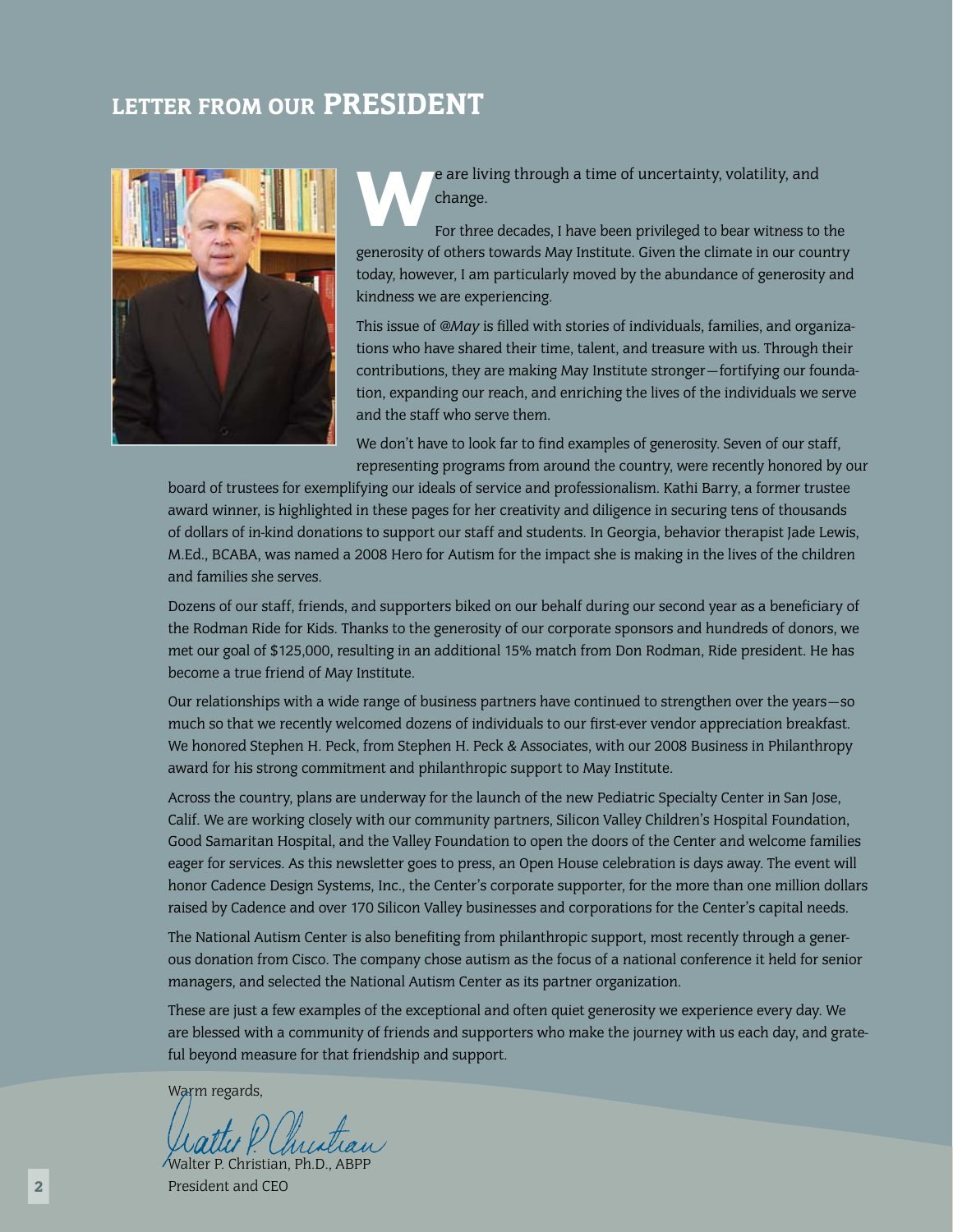## Partnerships and Affiliations

For decades, May Institute has been committed to expanding its mission by building relationships and developing partnerships. Joining forces with hospitals, universities, school districts, and other organizations and agencies, we have greatly increased the variety and quality of services we provide to thousands of individuals across the country.

"We don't just serve individuals," explains Dennis Russo, Ph.D., ABPP, Chief Clinical Officer of May Institute. "We seek to improve the systems through which those individuals receive the care they need. By sharing capabilities, resources, and expertise with other organizations, May Institute has put together incredibly sophisticated and unique programs."

degrees. Through our affiliation with the Northeastern University Behavior Analysis Program, for example, over 740 students have received training.

"Students, patients, and families need to have programs and services where they live and work," Russo continues. "When we partner with other organizations, we are able to bring very specialized services to the point of need."



Children playing at the Fernandes Center for Children & Families (FCCF) in Fall River, Mass.

The Fernandes Center for Children & Families (FCCF) in Fall River, Mass., is an example of the Institute's partnership with a hospital that created a pediatric center to provide community-based medical and behavioral care to a needy community. The Institute is establishing a similar center for children with autism and their families in California's Silicon Valley. (See related article on page 9.)

May Institute has also partnered with a number of universities, providing internship opportunities and helping hundreds of students earn master's

In addition, the Institute provides Positive Behavior Support (PBS) services to schools throughout the Northeast that help educators improve the behavioral climate and enhance academic performance in their schools. This includes a contract with the state of

Vermont to serve school districts across that state.

"Our cooperative spirit is exceptional within our industry," says Russo. "We believe in creating enduring partnerships with a host of other organizations, bringing 'us' and 'them' together for the benefit of the individuals we serve."

May Institute has relationships with more than 55 universities, hospitals, and human service agencies worldwide. For a complete list of our partner organizations, visit www.mayinstitute.org.  $\bullet$ 

## Dr. Russo Named ABAI Fellow

Chief Clinical Officer Dennis C. Russo, Ph.D., ABPP (pictured below), was named a 2008 Fellow of the Association for Behavior Analysis International (ABAI). Dr. Russo's distinction follows the selection of May Institute's President and CEO Walter P. Christian, Ph.D., ABPP, as a 2007 ABAI Fellow. May Institute is now the first nonprofit human services organization in the country to have two such renowned experts on staff in the field of applied behavior analysis.



The ABAI Fellows designation recognizes the most outstanding contributors to the field of behavior analysis in areas including research, scholarship, professional practice, teaching, administration, and service. "The Committee based its recommendation on your sustained commitment to excellence in the field of behavior analysis," wrote M. Jackson Marr, Ph.D., Chair of the Fellows Selection Committee, in notifying Dr. Russo of the honor.

"I am very pleased and humbled to receive this honor," said Dr. Russo. "To be able to play a role in helping meet the critical need for evidence-based treatment in the area of disabilities is enormously rewarding on both a personal and professional level." $\bullet$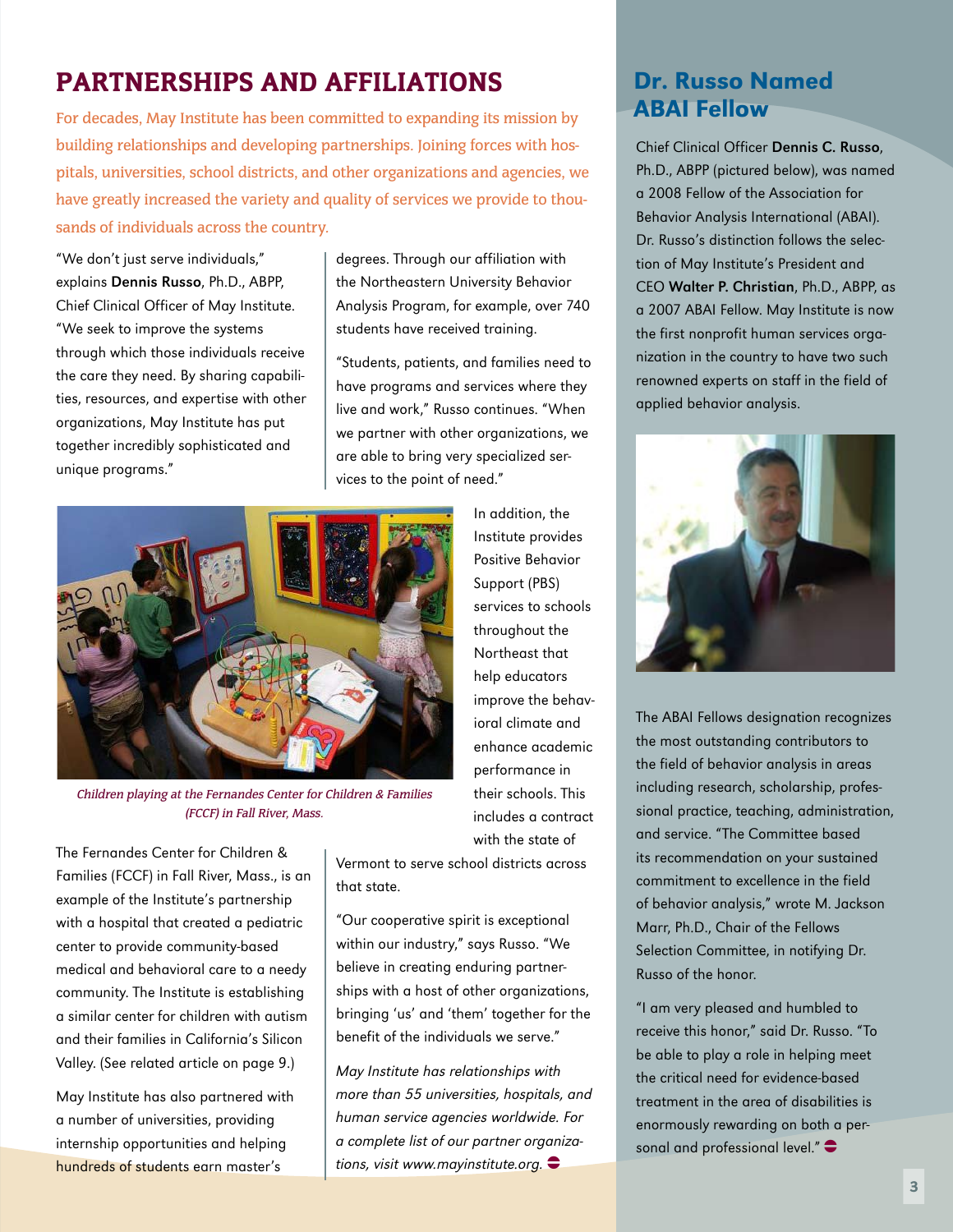## **NORTHEAST<sup>@</sup>MA**

### Kids with Brain Injury Shine at Special Olympics Event

Dreams came true for hundreds of football fans with intellectual disabilities at the first annual "Punt, Pass & Kick" Event in Taunton, Mass., this fall. Among them were students from the May Center for Education and Neurorehabilitation in Brockton, Mass., our school for children and adolescents with brain injury.

The event was sponsored by Special Olympics of Massachusetts (SOMA) and Taunton "Cubs" Youth Football and Cheerleading, Inc. It brought together coaches and football players to help participants work on their skills, and included a friendly, integrated competition between players and students. The day also featured a cheerleading clinic and barbeque lunch, courtesy of the Taunton Cubs' coaches and parents.



Erica (right), a Brockton May Center student, poses with fellow cheerleader Ali, daughter of May Center staff Tulissa Clemon.

"Most of our students have never had the opportunity to get on a real field and play their favorite sport—football," says Jennifer M. Mento, MSPT, Director of



Will (right), a Brockton May Center student, receives a trophy from Karl Anderson of the Taunton Cubs. Anderson was one of the key organizers in bringing SOMA to Taunton.

Allied Health Services for the May Center.

"It was an amazing day that gave our kids a chance to interact with others their age," says Tulissa Clemon, Transitional Education Specialist for the May Center and parent of two Taunton Cubs team members.

The Center has been involved with Special Olympics since 2001, participating in its soccer, basketball, track and field, bowling, and softball programs. The popular football clinic is expected to return next year.

"We hope some day Special Olympics athletes from all over Massachusetts—and all over the nation and beyond—will be able to practice and play flag football just like they now play any of the other 26 sports that we currently offer," says Jay O'Brien, SOMA's South Section Director.

The May Center for Education and Neurorehabilitation provides full-day, year-round innovative educational services for children and adolescents ages 5 to 22 with brain injury.  $\bullet$ 

## A Celebration of **Community**

Giving thanks for life's blessings is one hallmark of the holiday spirit. In Fall River, Mass., May Institute's Towne House Clubhouse, a community of adults living with mental illness, did just that over a pre-Thanksgiving dinner: they graciously thanked area residents for accepting and supporting their efforts to overcome the stigma of mental illness, reintegrate into society, and have successful lives.

All of us leave with a special sense of each other and our community and with a thankfulness for each other and the gifts that friendship can bring.

Stephen D. Merrill, M.S., LICSW Director of Programming, May Institute Behavioral Services, Southeastern Mass.

Local Fall River politicians and state representatives joined Clubhouse members in serving Thanksgiving dinner to family, friends, and the community. Area businesses donated the food and fixings. More than 300 Fall River residents attended the annual celebration of appreciation—truly a community effort in the spirit of Thanksgiving. A story about the gathering was published in the Thanksgiving day issue of the Fall River Herald News.

May Institute's Towne House Clubhouse is an advocate for employment, community integration, and educational and recreational activities for Fall River residents living with mental illness.  $\bullet$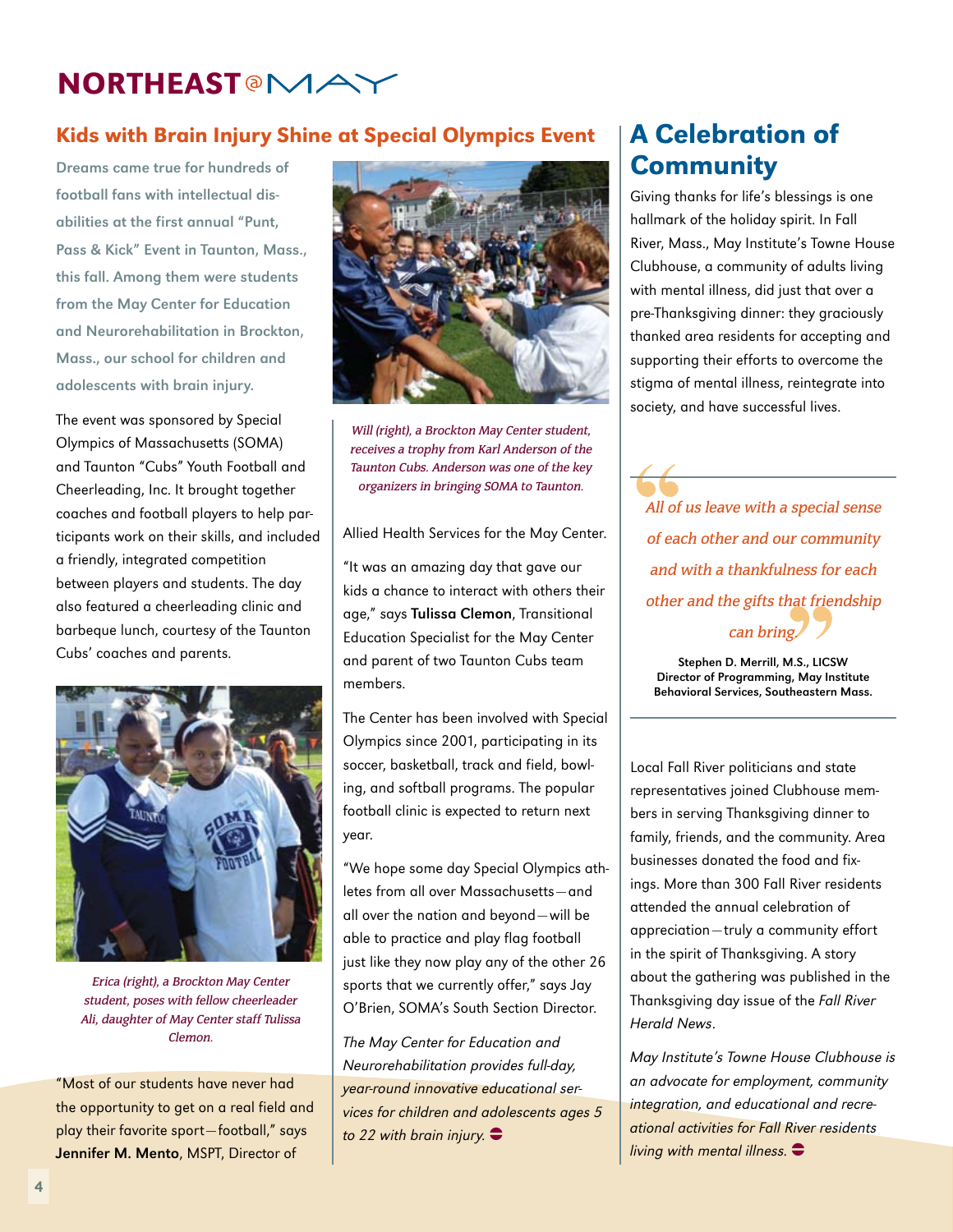### Philanthropy Event Honors Esteemed Supporters **Stephen Peck Receives Business in Philanthropy Award**

May Institute opened its doors on a cold December morning to thank 33 business partners at the first-ever Vendor Appreciation and Networking Breakfast. Members of the business community from across Massachusetts joined us in Randolph to celebrate valuable partnerships that have deepened over the years. Attendees were invited to enjoy breakfast, tour the May Center for Child Development, our state-of-the-art school for children with autism spectrum disorders, and learn more about the organization and the individuals we serve.

generous supporter of the National Autism Center, as well as a two-time corporate sponsor of the Rodman Ride for Kids.

Paul Pawlowski, of Reservoir Avenue Trust, was also honored with a commemorative photo collage highlighting his participation in the 2008 Ride for Kids. Pawlowski, a corporate sponsor for the event, rode 25 miles. "I had the chance to ride alongside Paul," said May Institute's Chief of Business Development, Heidi Howard, M.P.A. "To see one of our partners so



Stephen H. Peck (left) receives the 2008 "Business in Philanthropy Award" from Chief Clinical Officer Dennis Russo, Ph.D., ABPP.

Dennis C. Russo, Ph.D., ABPP, Chief Clinical Officer, presented Stephen H. Peck, from Stephen H. Peck & Associates, with the first annual Business in Philanthropy Award. This honor recognizes an esteemed business partner who demonstrates exemplary leadership and a strong commitment to May Institute. A long-time partner of the organization, Stephen H. Peck & Associates/ UBS is the Institute's employee benefits insurance broker. Peck is also a

vested in and excited for our involvement in this fundraising event was truly inspiring."

The goal of the gathering was to show our appreciation to the people and businesses with whom we work. "Our business partners are an important part of the May Institute family," said Russo. "They have grown with us over the years. Without them, we could not continue to do what we do." $\bullet$ 

#### Trustees' Fund Award Winners

Seven May Institute employees were recently honored with the 2008 Trustees' Fund Awards. Funded by board members, these awards recognize individuals who exemplify the Institute's ideals of service and professionalism.

The following award winners were presented with a plaque and a monetary gift by Board Chairman Jory Berkwits and President and CEO Walter P. Christian, Ph.D., ABPP.



Colleen Bennett, residential scheduling coordinator at the May Center for Education and Neurorehabilitation in Brockton, Mass.



Stephanie Fillers, B.A., BCABA, educational case manager at the May Center for Child Development in Randolph, Mass.



Nancy Gajee, M.A., psychology post-internship fellow at May Institute Behavioral Health Services in Walpole and Boston, Mass.



Jessica Hamill, B.A., senior teacher at the May Center for Child Development in Woburn, Mass.



Rutha McClain, direct care behavior assistant for child and adult residential services in Orange Park, Fla.



Elizabeth McTiernan, B.A., behavior specialist for school and home-based behavioral ser-



vices in Atlanta, Ga.

Jessica Raders, B.A., classroom teacher at The Bay School in Santa Cruz, Calif.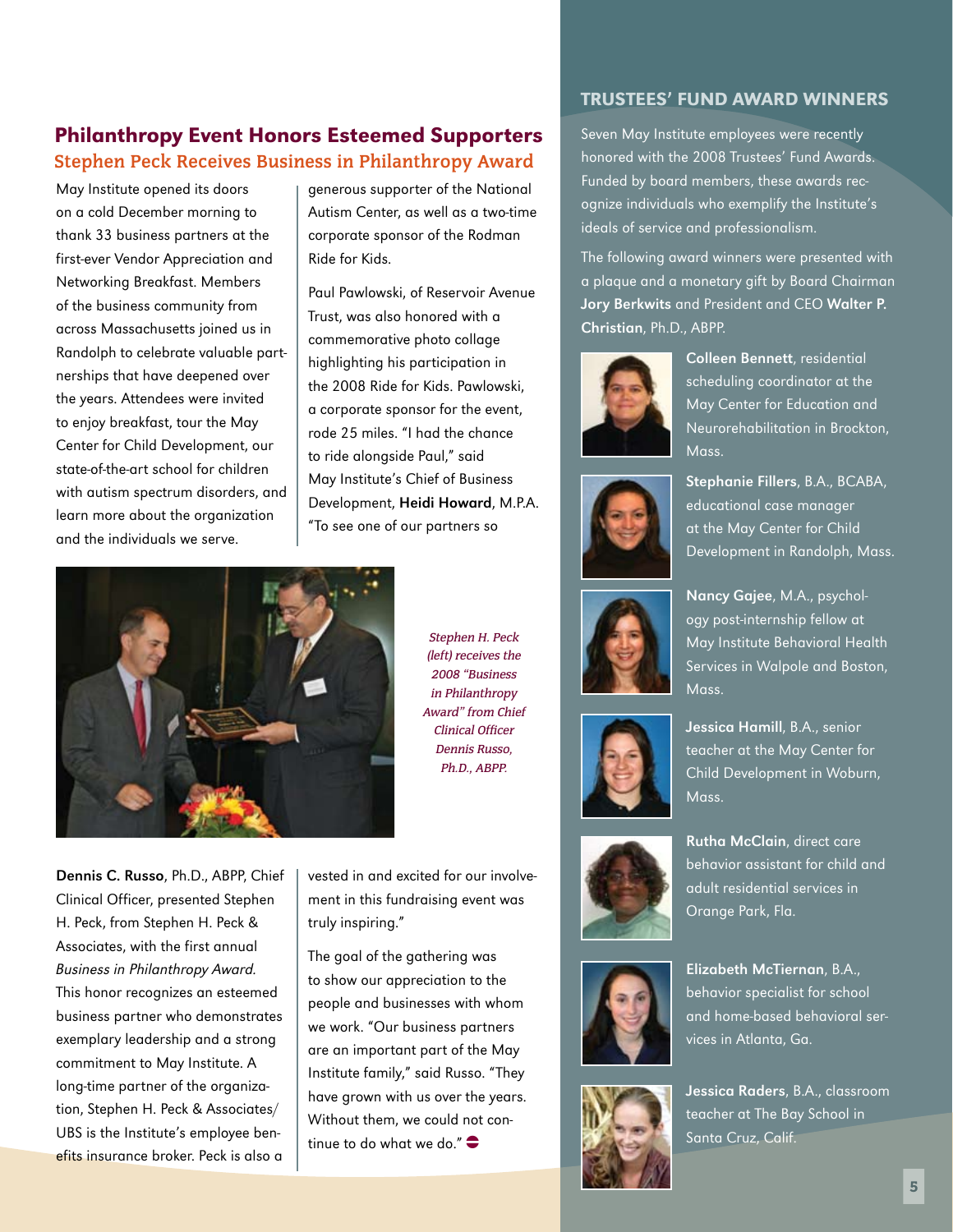



We are truly grateful to the corporations, foundations, and agencies that support May Institute's vital services through their grants and donations. Recent major supporters include:

#### 1.

The Valley Foundation in Los Gatos, Calif., approved two grants for the new Pediatric Specialty Center. A \$100,000 gift will primarily underwrite the Center's diagnostic and treatment services for lower income households. A second \$100,000 challenge grant will help further diversify financial support for the Center.

#### 2.

Good Samaritan Hospital in San Jose, Calif., made a major capital gift to the Pediatric Specialty Center through a donation of space worth \$112,725.

#### 3.

The Fifth Generation Fund of the Bradley-Turner Foundation awarded May Institute's Southeast Regional Autism Center in Georgia a \$64,088 grant. This grant will support the Pathways parent educational series and social skills training groups for individuals with autism spectrum disorders.

#### 4.

In addition to the matching \$18,998 gift from the Rodman Ride for Kids, which resulted in a total of \$145,653 raised for our children's programs and services (see cover story), May Institute received a gift of \$3,500 from Don Rodman on behalf of his Annual Holiday Celebration for Kids. The donation was earmarked specifially for "necessities to help make the holiday season brighter for at-risk kids and their families."

[See page 11 to learn about grants and gifts to the National Autism Center.]

6

#### **Rodman Ride… Continued from page 1**

and raised a record \$145,653 for our children's services in New England.

"Although we had to postpone the ride that was scheduled for September 27<sup>th</sup> because of Hurricane Ike, May staff, board members, sponsors, and many friends and supporters made October 4<sup>th</sup> a day to remember," said Heidi Howard, M.P.A., Chief of Business Development.

"As an added bonus, Don Rodman, Rodman Ride President, matched 15% of every dollar we raised," Howard continued. "Thanks to Don's generosity, we received an additional \$18,998. One hundred percent of all funds raised will go towards our programs and services."

The Rodman Ride for Kids is one of the country's largest single-day bike events benefiting children and families. Since 1991, it has raised over \$37 million for child-related social service agencies in Massachusetts. This was our second year as a beneficiary organization.

Joining dozens of May Institute staff riders were board members Jory Berkwits, Chairman, (and his son Ethan), Neal Todrys and his team, Steve Young, and Robert Yelton. Randolph May Center parent Jim Wright joined in the fun, as did Woburn May Center parent Paul Quirnbach, who rode with son Jeffrey and daughter Jennifer. Jeffrey—May Institute's only rider with autism—was cheered on by a proud family and crowds of admirers at the finish line!

May Institute business partner Paul Pawlowski was a rider and a sponsor. Our other sponsors, who provided nearly \$30,000 in donations, were: Stephen H. Peck & Associates/UBS; Merrill Lynch; Todson, Inc.; Krokidas & Bluestein, LLC; AL-CA Realty; Goulston and Storrs; MFS Mutual Funds; BuyTheCase, LLC; Cummings Properties; Jackson Lewis LLP; Reservoir Avenue Trust; and 596 Summer Street LLC.

Congratulations and thanks to all!  $\bullet$ 



Riders back l-r: Jessica Hamill, Laura Carmellini, Donna Manzi, Paul Pawlowski, Ed Ahern, Meghan Armstrong, Hilary Collins, Stefanie Fillers, Shawn Healy, Latasha Moses, Elizabeth Eleftherakis, Rosemary Lambert, Nancy DeFilippis, and Susan Wilczynski Riders front l-r: Amanda Sitomer, Dana DeIngenis, Heidi Howard, Mike Lydon, and Christina Bellas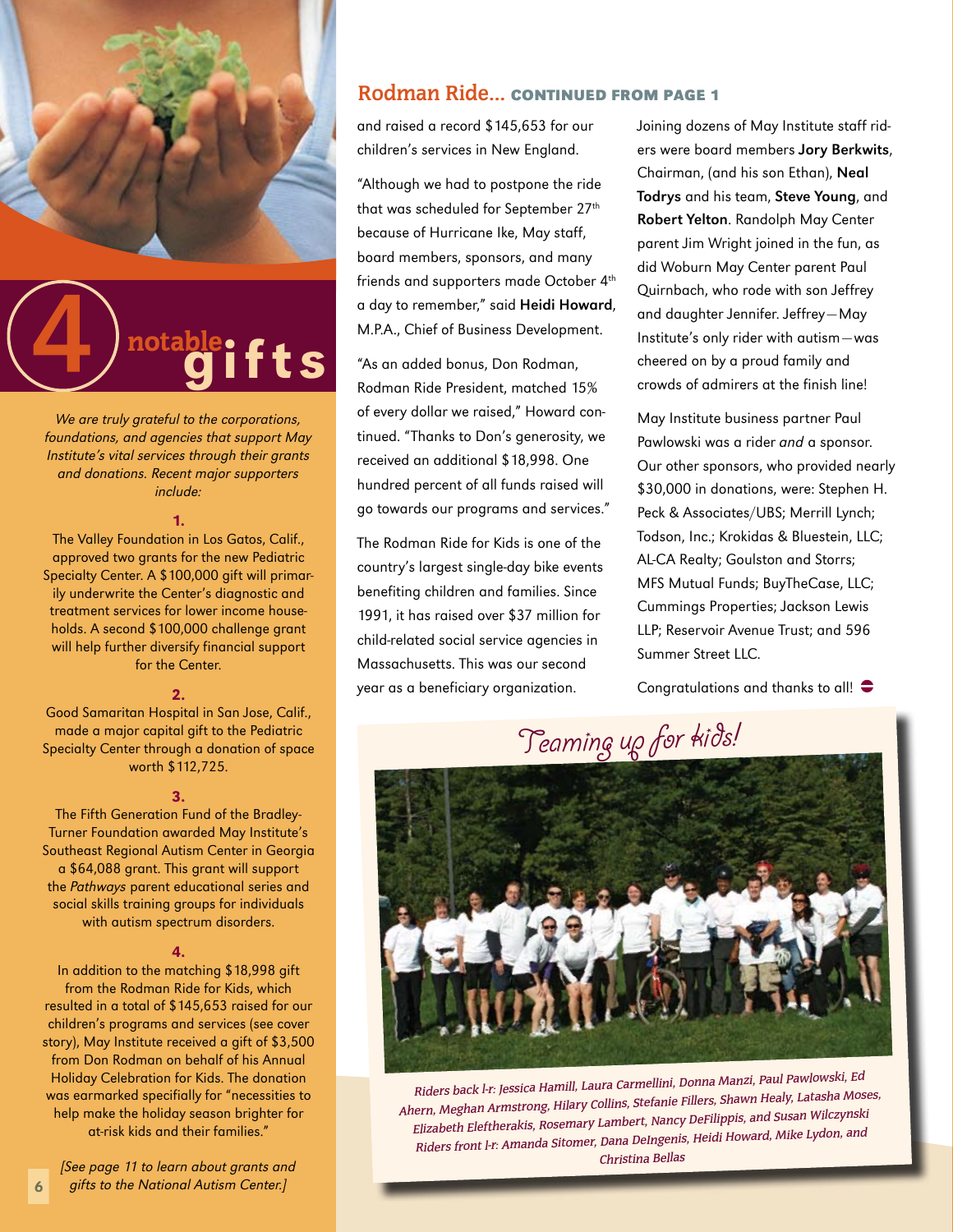

l-r: Ethan Berkwits and Jory Berkwits (Chairman of May Institute's Board of Trustees)



l-r: Board members Steve Young and Robert Yelton



Emily Callahan, May Institute pre-doctoral intern



Team Woburn cheerleaders included May employees Dan Davis and Emily Kelloway (far left).



Paul Quirnbach, who rode with son Jeffrey and daughter Jennifer. Jeff's twin brother Will (left) cheered them on.



Jim Wright, parent of May Center student



Neal Todrys, Board member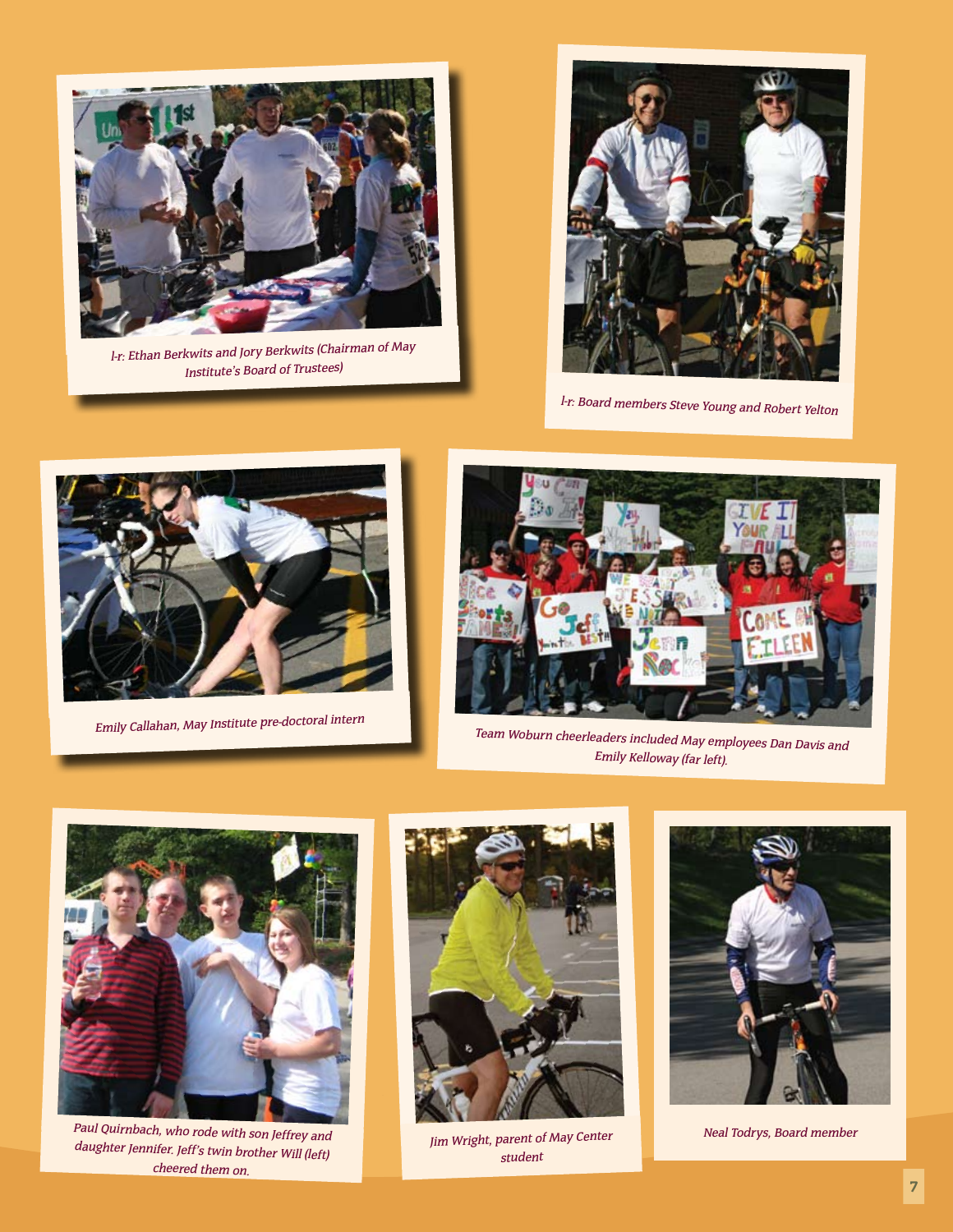# **COMMUNITIES**

#### Atlanta offers autism services for families

Because an autism diagnosis impacts the entire family, our Atlanta office is offering a variety of new programs to meet each family member's needs:

- The Pathways parent educational series helps parents understand an autism spectrum disorder diagnosis and treatment options. It also addresses developmental and behavioral concerns in the home. The series is offered through an affiliation with the National Autism Center.
- **-** My Time to Shine sibling workshops are designed to help children of different ages understand and support their brothers and sisters with autism and other developmental disabilities. My Time to Shine highlights the strengths of all children and encourages them to explore their ability to be positive role models. The workshops also help siblings learn to interact with and enjoy one another.



**Positive Steps for Kids is a program** for children with autism and other special needs who have difficulty understanding social cues and developing friendships. The program's goal is to teach children the social skills they need to make new friends and have successful community experiences.

Groups will meet at the Atlanta office. For more information, contact Angela Hornsby at 770.956.8511, ext. 221.

## SOUTHEAST<sup>@</sup>MA`

## **Consultation Services "Second to None"**

May Institute's home-based and school consultation services in Atlanta, Ga., and those provided by the Southeast Regional Autism Center (SERAC) in Columbus, Ga., have received a three-year accreditation from the Commission on Accreditation of Rehabilitation Facilities (CARF).

To earn this national distinction, the programs underwent a rigorous peer review process and demonstrated that their services are of the highest quality, measurability, and accountability.

According to the survey summary, the quality of the services provided by May Institute's Southeast Region is "second to none," and "teamwork, mutual respect, cooperation, and open communication are demonstrated throughout the organization."

The CARF report for SERAC was also complimentary: "Family members report a high level of satisfaction," it noted. "One family member said that May Institute 'made me feel hopeful again.' This exemplified the commitment to quality services."

"Our experienced, professional staff and outstanding clinicians throughout the Southeast Region and across the country have helped us set a standard for excellence in the behavioral health field that few, if any, organizations can match," said May Institute President and CEO Walter P. Christian, Ph.D., ABPP.

To date, over 90% of the Institute's CARF-eligible programs have earned three-year accreditations, with the remainder scheduled for review in the immediate future. This constitutes one of the largest and most comprehensive accreditations CARF has ever awarded for a network of behavioral programs.  $\bullet$ 

## Georgia Children Work at Playing!

Boys and girls who receive home-based services through the Southeast Regional Autism Center in Columbus, Ga., had an opportunity to mix work and play at the Center's first social skills day. During a fun-filled event at Cooper Creek Park in Columbus, the children practiced taking turns, sharing, and following directions as they played a variety of games with their siblings and other children.

Activity coordinator Melissa Chevalier, M.S., BCBA, planned the successful work/play day that included a balloon toss to help children focus on attending and reciprocating interactions; relay races to encourage turn-taking and social interaction; and cookie deco-



Joslyn and Caleb Dills (l-r) participate in an activity with Anne Stull, M.A., BCBA, Senior Behavior Therapist.

rating to help youngsters learn to share with their peers and follow directions from facilitators  $\bullet$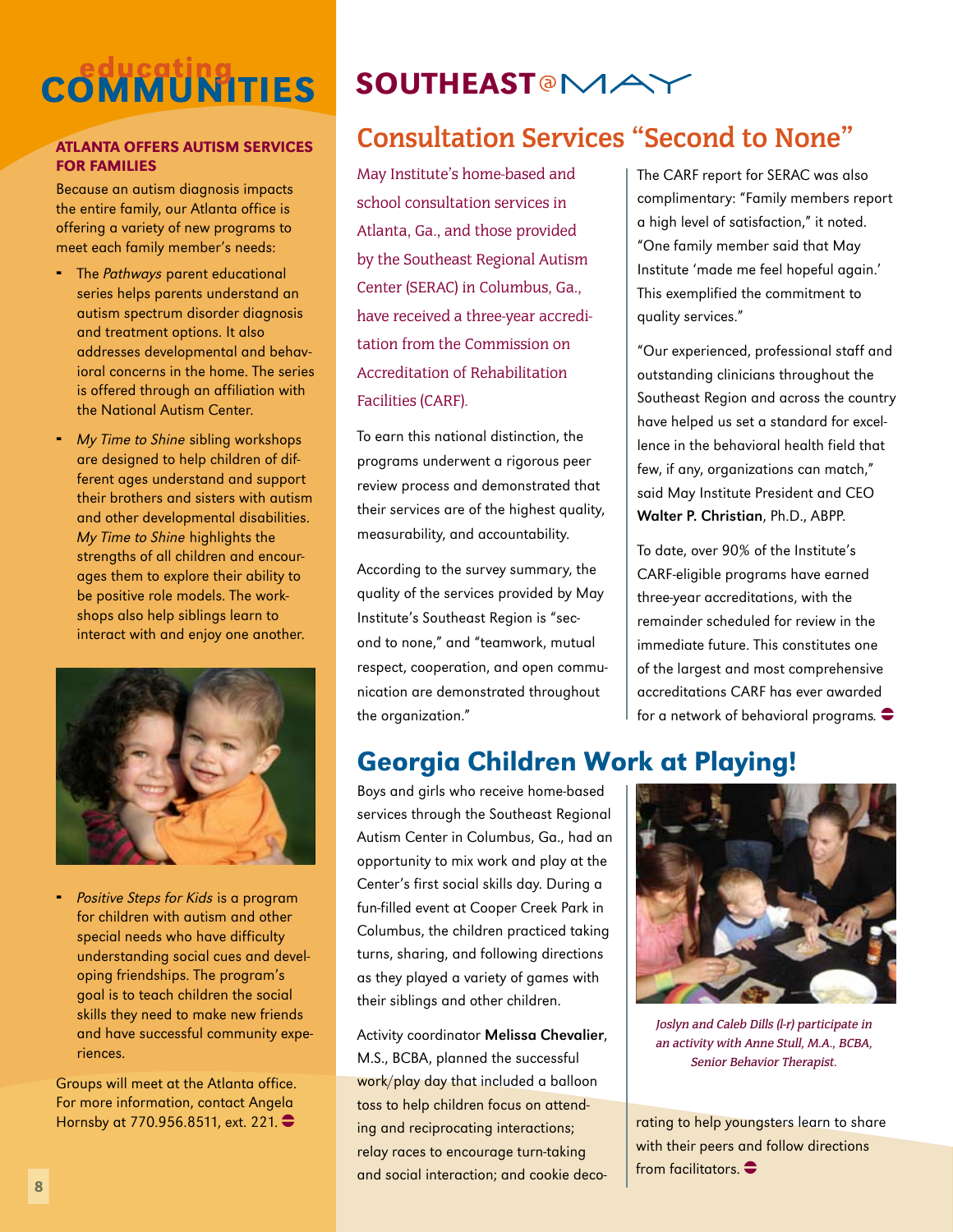## WEST COAST<sup>@</sup>MAY

## Silicon Valley to Welcome New Center

Things are heating up in San Jose, Calif., as the date quickly approaches for the launch of May Institute's newest program, the Pediatric Specialty Center.

An Open House and ribbon-cutting ceremony will provide the perfect opportunity to introduce the Center to the local community and to honor Cadence Design Systems, Inc., for its generous contribution of and leadership in raising more than one million dollars for the Center's capital needs.

A coalition of community partners has worked together to develop this new "Center of Excellence" in Santa Clara County. Silicon Valley Children's Hospital Foundation has committed its efforts to raising funds for the Center's clinical operations, and Good Samaritan

Hospital has made a major capital gift through its donation of space.

The Center will serve children and adolescents from birth to age 22 with a broad range of needs and diagnoses including: autism spectrum disorders and other developmental disabilities; mental health disorders; social-emotional problems; trauma-related issues; behavioral problems; and complex medical conditions.

May Institute staff will serve children and families in their homes, schools, or at the Center. We will also make referrals to medical specialists in the community, as appropriate. The Center will open at the end of January.

For more information about the Center, please contact us at 408.629.3050 or info@mayinstitute.org.

## Fall Fling!

The Incredible Hulk, Star Trek crew members, pirates, princesses, hippies, a mad scientist, and several kinds of bugs were all on hand for The Bay School's Fall Festival, held this past Halloween.

Before the big event many students traveled to a nearby pumpkin patch and gathered pumpkins of all sizes for the party. More than 20 families attended—many in costume—and enjoyed carving those pumpkins, decorating cookies, making masks, and having their faces painted. The



The Bay School students Greg (l) and Matt (r) decorate pumpkins with Instructor Katharine Bemesderfer, B.A.

biggest crowd pleaser was an end-of-the-day dance that brought smiles to the faces of students, teachers, and family members as they got out on the dance floor and cut loose!

Located in Santa Cruz, Calif., The Bay School provides educational and intervention services to students with autism between the ages of 2 and 21.  $\bullet$ 

## notable<br>NEWS

- Exceptional Parent magazine featured an in-depth article authored by May Institute's Alan E. Harchik, Ph.D., BCBA, Senior Vice President of Educational Services, and Patricia Ladew, Senior Writer, in the Military Section of the December print and online edition. The article, "Strategies to Help Children with Special Needs Enjoy Successful Community Outings," highlights the success of a military family served through May Institute's Atlanta office.
- Many May Institute sites are included on the ABC News website "On Call+ Autism" Resource Guide, highlighting our services across the country.
- May Institute was featured in The Healing Thresholds e-newsletter, a resource dedicated to "healing the lives of families touched by autism." The site published the "May I Ask" column entitled, "Toilet Training for Kids with Autism," by Shannon Kay, Ph.D., BCBA, Director of the May Center for Child Development in West Springfield, Mass.
- The Arizona Republic interviewed Susan Wilczynski, Ph.D., BCBA, Executive Director of the National Autism Center, for a story entitled "Program Helps Autistic Students Discover Joys of Recess."
- The New England Psychologist highlighted the selection of May Institute President and CEO Walter P. Christian, Ph.D., ABPP, for a "Champions in Health Care" Lifetime Achievement Award (story on cover).
- The Fall River Herald News (Massachusetts) published a column by Deidre Donaldson, Ph.D., entitled "Blue Mood: Holidays Can Be a Time of Stress, Depression." Donaldson is Director of the Fernandes Center for Children & Families as well as Director of Pediatric Psychology Services for May Institute.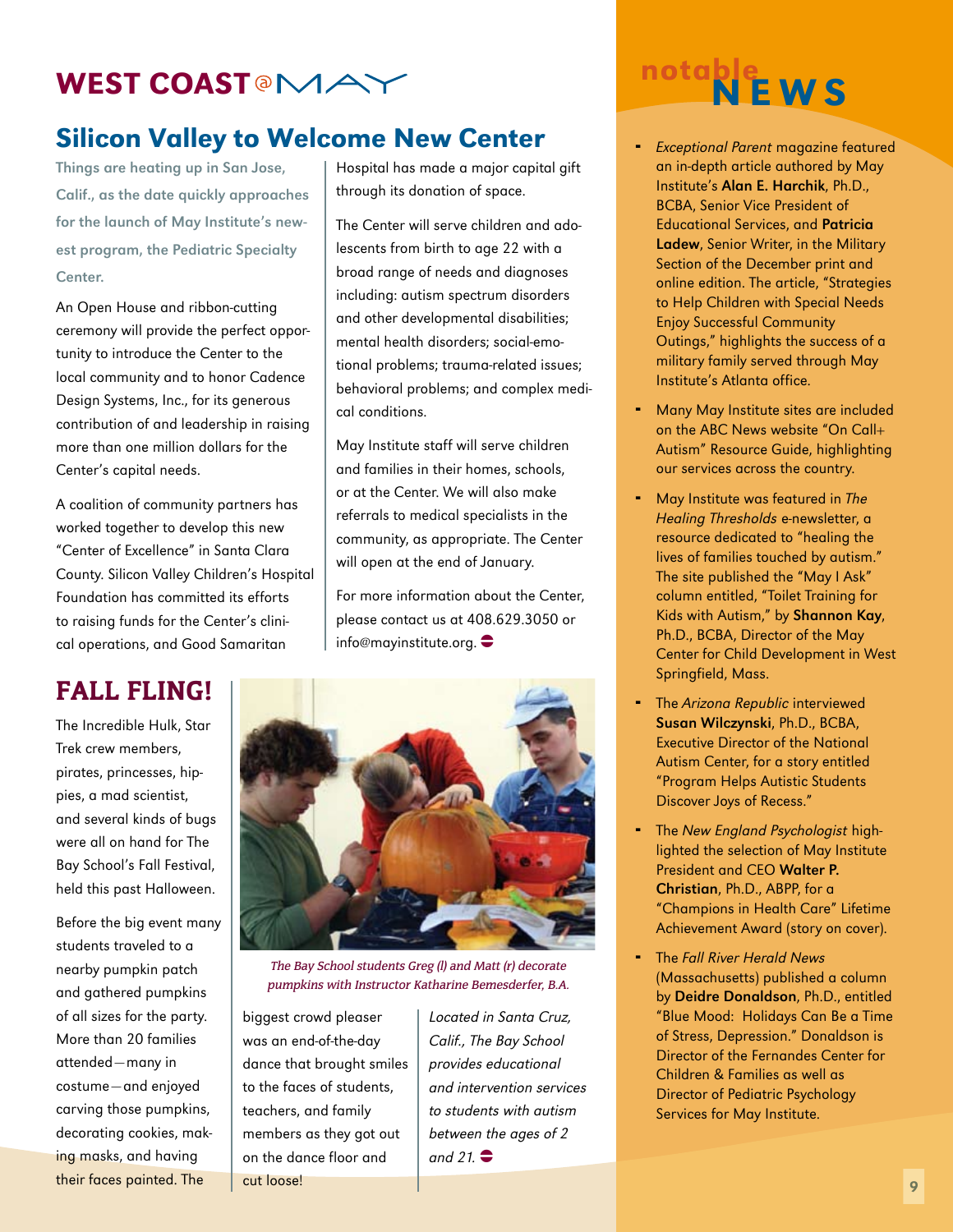## nam<u>es</u> & faces

#### Jim SPERRY'S ROLE EXPANDS



Jim Sperry, M.S., Senior Vice President of Adult Services, has assumed expanded responsibilities of our adult service programs.

In his new role, Sperry has clinical, operational, and fiscal oversight of the Revere, Mashpee, and Springfield, Mass., divisions as well as Manchester, Conn., and Orange Park, Fla.

Sperry has been with May Institute since November 2000, most recently serving as Senior Vice President of Adult Services for the Revere division. Sperry has published on a variety of topics related to the treatment of adults with developmental disabilities including medication usage, sleep patterns, and the prevalence of suicide attempts.

He received his undergraduate degree in psychology from Stonehill College, a graduate degree in counseling from Salem State College, and is currently earning an MBA at UMass Lowell. He serves as treasurer of the Berkshire Association for Behavior Analysis and Therapy.  $\bullet$ 



#### SR. VP of Consultation Services Named

Ralph Sperry, Ph.D., joined our staff this fall as Senior Vice President of Consultation Services.

A licensed clinical psychologist in four states, and a family therapist, Dr. Sperry is responsible for the operation and management of the Institute's home-based and school consultation services for children with autism and other special needs. He will also oversee operations as we continue to expand autism services for mili-

tary families throughout the country. Dr. Sperry comes to the Institute with over 25

years experience in behavioral health management. He served as Chief Executive Officer for psychiatric hospitals and behavioral health systems in Connecticut, Massachusetts, and New Mexico. Dr. Sperry has an appointment to the medical staff of the Newport Rhode Island Naval Station. He received his doctoral degree in clinical psychology from the Saybrook Institute in San Francisco, Calif. <sup>•</sup>

## **INSIDE @MAY**

## Giving the Gift of Joy All Year Round

She is usually the first face visitors see at the May Center school in Randolph, Mass., where her down-to-earth presence and unassuming smile create a warm welcome. She's Kathi Barry (pictured at right), the school's receptionist, who skillfully juggles a constant stream of phone calls, questions, and requests. She keeps front office operations in tip-top order, and helps make the hustle and bustle of daily bus duty look effortless.

What someone might not know about her is that, in addition to her myriad responsibilities, Kathi has found time to secure nearly \$45,000 of in-kind donations to the Center over the past two years.

Having been a direct care worker and a long-time volunteer at a group home for adults with mental retardation, Kathi is no stranger to the challenges of individuals with special needs and the efforts required of those who care for them. Determined to find fun and creative ways to reward and appreciate



staff and students, she contacts businesses to encourage donations to the school. Her appeals have resulted in tickets for sporting and other special events, museums, concerts, theater, whale watching, and more. She has also secured hotel stays, autographed sports memorabilia, and a host of other donations.

"Businesses want to give. They really do," said Kathi. "And children with special needs should have as many opportunities as typical children. I'm just really happy to be able to help them to do so."

"Kathi is the employee every company would love to have," said Priscilla Blew, M.A., May Center Program Director. "She understands the challenges our students and teachers face daily, and she strives to enrich their lives." $\bullet$ 

## A Hero Among Us

May Institute congratulates Jade Lewis, M.Ed., BCABA, Behavior Therapist in our Southeast division. Lewis was recently named a "2008 Hero for Autism" by the Greater Georgia Chapter of the Autism Society of America. She was nominated by Major Bill Nelson and his wife Karen, the parents of a child to whom she provides autism services. "We love Jade," said Karen. "She is the best thing that has happened to our whole family. Our son Peyton's progress under her guidance has been phenomenal. She is a loving, dedicated, and exceptional therapist, and she is our hero." $\bullet$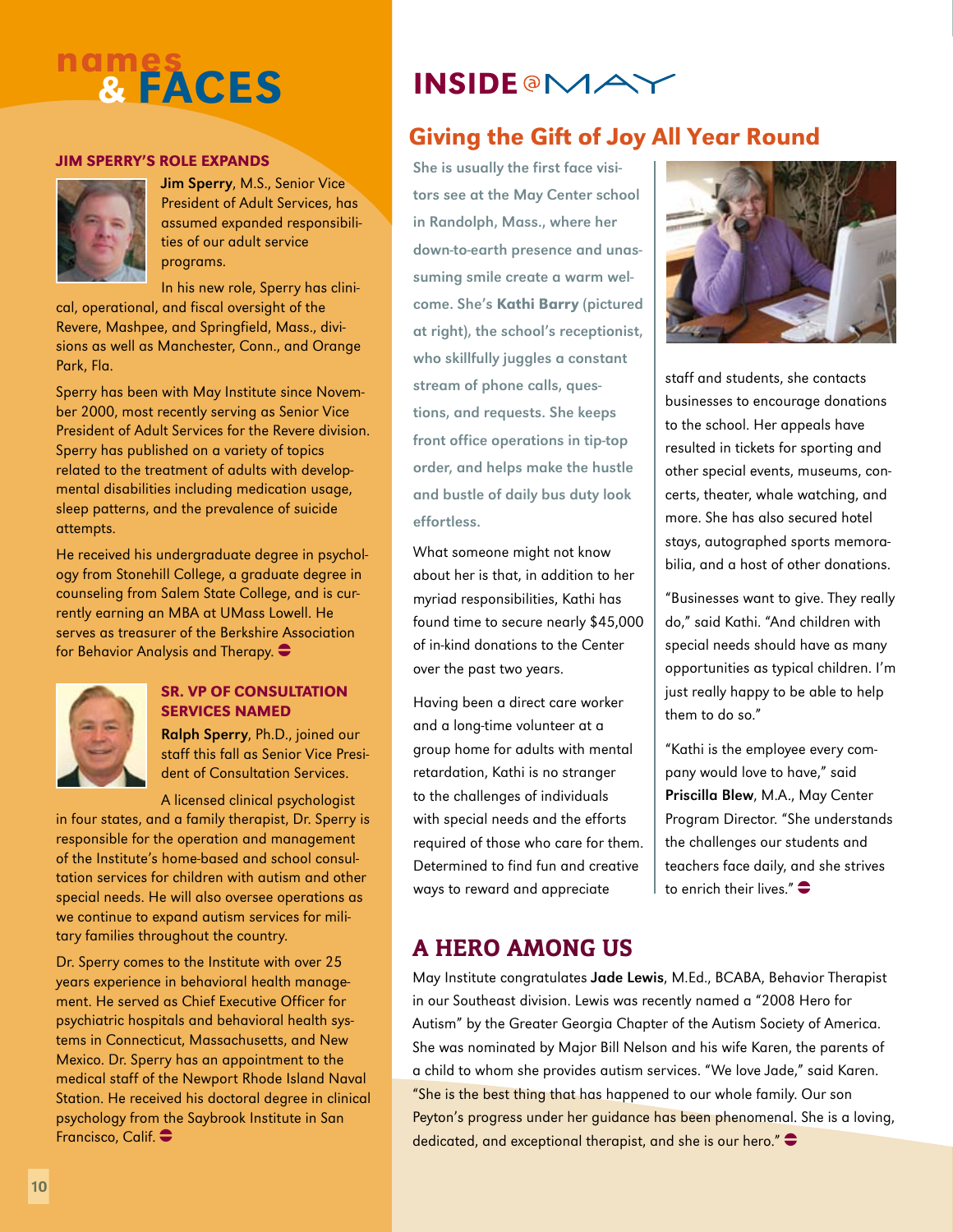# **NECO** National Autism Center

## **Cisco Raises Awareness and Dollars for NAC**

The spirit of giving is alive and well at Cisco. Last fall, the global Fortune 500 technology company made a significant donation to the National Autism Center.

we look to partner with an organization to understand more about a worthy cause and demonstrate leadership in our community," said Rebecca Jacoby (below), Senior Vice President and Chief Information Officer of Cisco. "It was a

The gift came from donations made by Cisco's IT organization and its employees, and from a variety of activities they organized as part of their yearly three-day international conference for senior managers from around the world. Each year, Cisco partners with a non-governmental organization to raise funds for a worthy

cause. This year the focus was autism, and the National Autism Center was very pleased to be selected as the partner organization.

Employee donations were matched by both Cisco and the TOSA Foundation, a private foundation representing Mr. John P. Morgridge and family. Mr. Morgridge is Cisco's Chairman Emeritus.

"Cisco is about leadership and each year



pleasure to partner with the National Autism Center to drive broader awareness about autism spectrum disorders (ASD) and to create an internal legacy that reaches beyond this single event."

At the conference, held in San Jose, Calif., the National Autism Center used a highly interactive approach to educate approximately 550 of

Cisco's senior Information Technology staff about ASD. Executive Director Susan Wilczynski, Ph.D., BCBA, provided a keynote address which described the global impact of autism and the challenges faced by individuals with ASD, their families, educators, and service providers.

Wilczynski also led a team-building activity to promote autism awareness and educate Cisco employees about ASD.  $\bullet$ 

#### putting the pieces together: in-kind gifts

The National Autism Center extends warm thanks to Thomas Bithell of Puzzlemy-Picture and Ted Paduck of Mix One Studios, Inc., who generously donated their services and skills to the Center for two of its recent initiatives.

Thomas, whose grandson has an autism spectrum disorder, created more than fifty large, beautiful puzzles that NAC used for a team-building and awarenessraising exercise at the Cisco conference (see story at left). His in-kind donation had a value of almost \$10,000.

Ted donated his time as recording engineer for the student soundtrack of the National Autism Center's autumn e-card. Setting up a mobile recording studio in the music room of the May Center for Child Development in Randolph, Mass., Ted worked closely with music teacher Annie Christian, M.Ed, to record over a dozen student singers. He also arranged a number of selections and joined fellow musicians in accompanying the student vocalists.

To view the e-card and hear the student singers, visit www.nationalautismcenter. org and click on "view e-card."  $\bullet$ 

#### Ludcke Foundation renews Support

The Ludcke Foundation renewed their funding for the National Autism Center's Early Identification Initiative in December 2008. A \$40,000 grant from this Boston-based foundation will support the Center's screening and diagnostic services for lowincome families from Greater Boston, urban Boston, and western Massachusetts communities.  $\bullet$